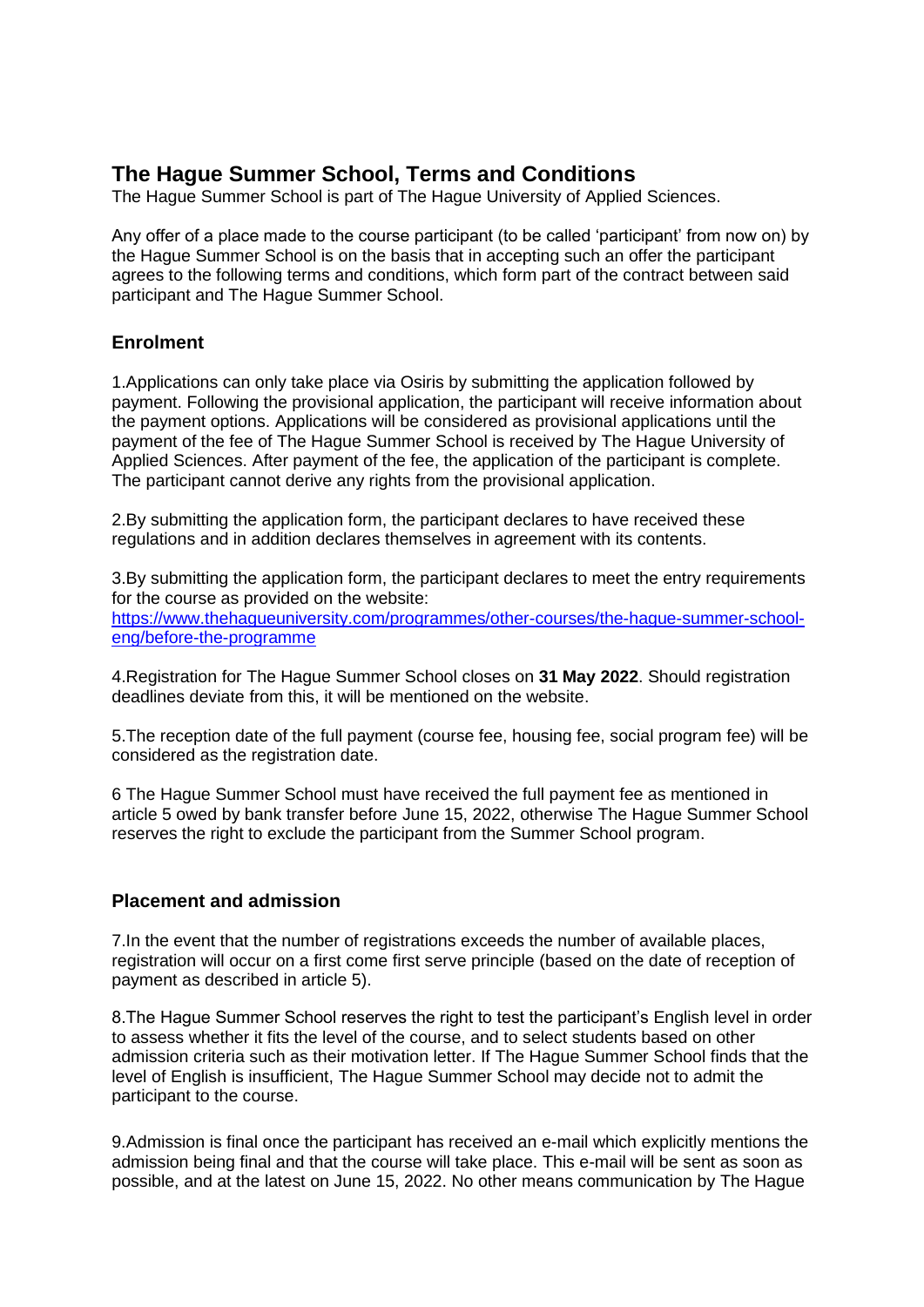Summer School will be acknowledged as a confirmation of final admission. Completion of registration does not equal a confirmation of final admission.

10. If in the opinion of The Hague Summer School placement or admission is not possible, the registration will be voided. The fees already paid by the participant (course fee, housing fee and social program fee) will be reimbursed as soon as possible without any costs. All actions of, or on behalf of, the participant in preparation for his or her presence during a The Hague Summer School course (e.g. travel arrangements, visa, insurance, Covid-19 requirements/costs) are the sole responsibility of the participant. The Hague Summer School cannot be held liable for costs made before confirmation of final admission to The Hague Summer School.

## **Cancellation by The Hague Summer School**

11. The Hague Summer School reserves the right to cancel the course. Reasons for this may be, but are not restricted to: low enrolment numbers, and teacher availability. The Hague Summer School aims to inform participants as soon as possible and at the latest 22 June 2022. In case of rules ordered by the Dutch government regarding Covid-19 The Hague Summer School reserves the right to cancel the course at all times.

12.In case The Hague Summer School cancels the course, the registration will be voided. The fees already paid by participant (course fee, housing fee and social program fee) will be reimbursed as soon as possible without any costs. All actions of, or on behalf of, the participant in preparation for his or her presence during a The Hague Summer School course (e.g.travel arrangements, visa, insurance, Covid-19 requirements/costs) are the sole responsibility of the participant. The Hague Summer School cannot be held liable for costs made by the participant.

13.The Hague Summer School reserves the right to cancel an activity of the social program. Reasons for this may be, but are not restricted to, insufficient number of participants and teacher availability. The Hague Summer School will inform participants of a cancellation as soon as possible after the closing date for registration. Costs for any activity of the social program cannot be reimbursed.

## **Cancellation by the participant**

14. No refund is possible in the event of cancellation after the payment of the fee for The Hague Summer School has been made, including the situation the participant interrupts the course or ends it prematurely. These costs are as follows:

- If the participant cancels **before May 31 2022**, he/she will have to pay **€100,** for administration costs;
- If the participant cancels **after May 31 2022**, he/she will have to pay the **full paymen**t as mentioned in article 5.

15.Obtaining an appropriate visa is the student's personal responsibility. Failure to obtain a visa does not exempt the student from his/her payment obligations as described in article 5.

16.Cancellation after May 31, 2022 with the right to a refund, except administration costs of €100,-, is only granted in the following situations and after submission of written proof: